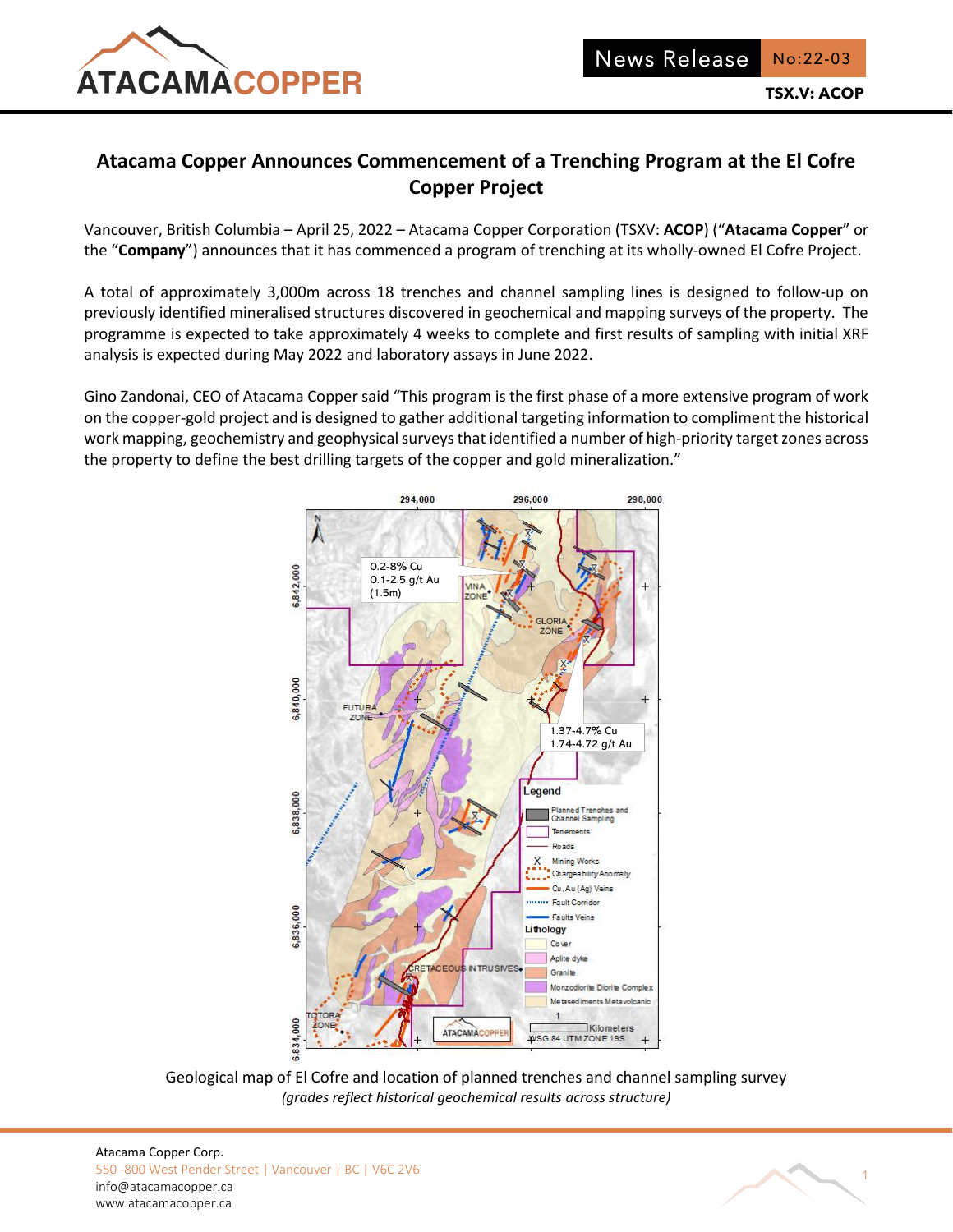

News Release No:22-03

**TSX.V: ACOP**



View of Viñita South Vein looking north (left) and hand samples (right) with copper oxide mineralization and gold-copper bearing quartz

### **About Atacama Copper Corporation**

Atacama Copper Corporation is a resource company focussing on the acquisition, exploration, and development of copper properties in Chile. It is committed to advancing the exploration and development of the Placeton, Caballo Muerto and El Cofre projects, while concurrently looking to increase its asset portfolio through the acquisition and development of other high-value copper exploration, development, and production opportunities in Chile. Atacama Copper is currently focusing on the exploration of its Placeton project, an area located between the Relincho copper and El Morro Copper-gold projects of the NuevaUnion project owned jointly by Teck and Newmont Mining.

## **Additional Information – Please contact**

For further information, please contact:

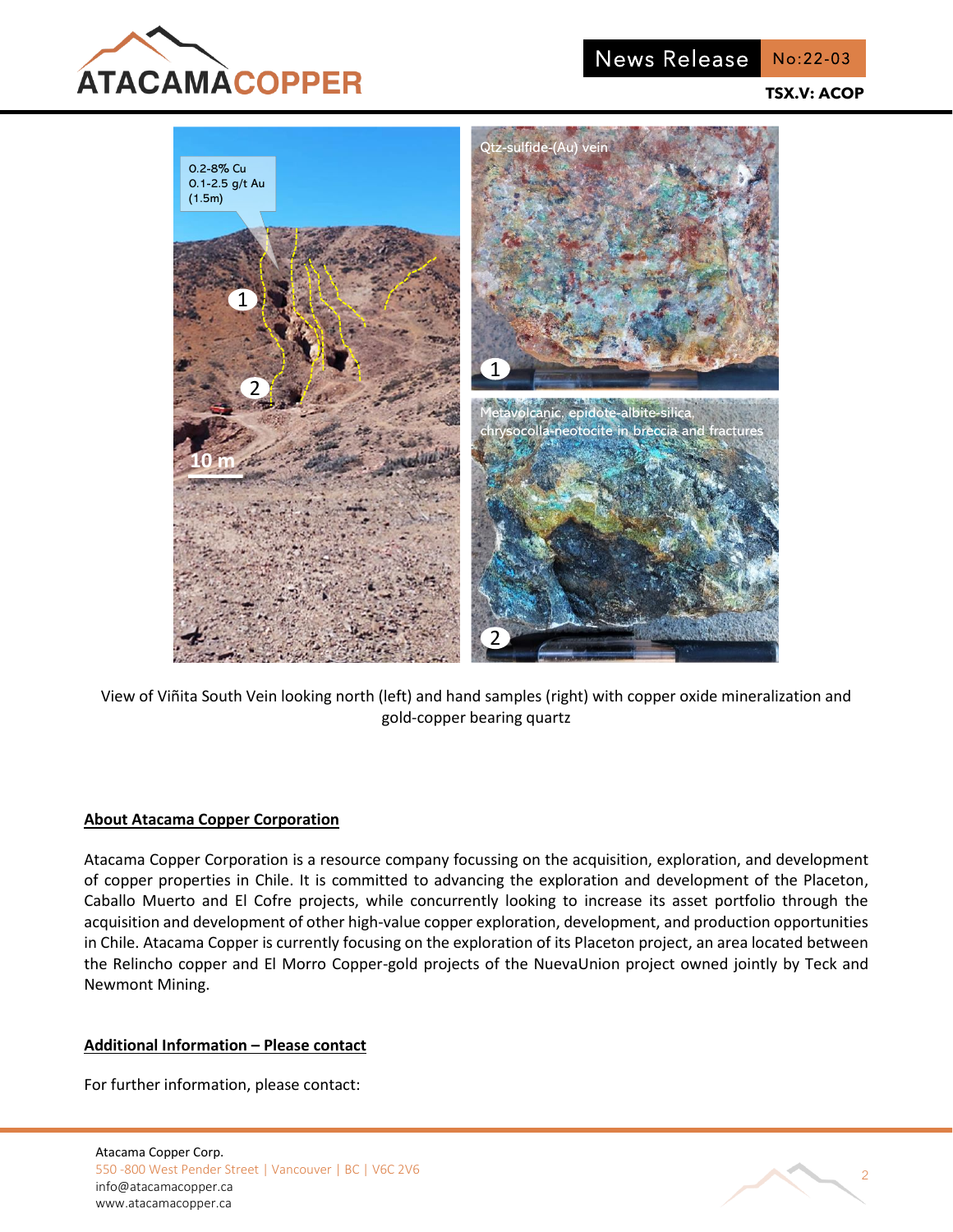

Atacama Copper Corporation **Gino Zandonai** Chief Executive Officer and Director Email: info@atacamacopper.ca Phone: +56 997 915 596

## *Qualified Person*

*The technical information contained in this news release has been reviewed and approved by Gino Zandonai of Atacama Copper Corporation, a "Qualified Person" within the meaning of National Instrument 43-101.*

### *Cautionary Statements*

*This news release contains "forward-looking information" and "forward-looking statements" (collectively, "forward-looking statements") within the meaning of the applicable Canadian securities legislation. All statements, other than statements of historical fact, are forward-looking statements and are based on expectations, estimates and projections as at the date of this news release. Any statement that involves discussions with respect to predictions, expectations, beliefs, plans, projections, objectives, assumptions, future events or performance (often but not always using phrases such as "expects", or "does not expect", "is expected", "anticipates" or "does not anticipate", "plans", "budget", "scheduled", "forecasts", "estimates", "believes" or "intends" or variations of such words and phrases or stating that certain actions, events or results "may" or "could", "would", "might" or "will" be taken to occur or be achieved) are not statements of historical fact and may be forward-looking statements.* 

*In this news release, forward-looking statements relate to, among other things, statements relating to expectations regarding the exploration and development of the El Cofre and Placeton projects, including planned exploration and drilling activities, and other statements that are not historical facts. By their nature, forwardlooking statements involve known and unknown risks, uncertainties and other factors which may cause our actual results, performance or achievements, or other future events, to be materially different from any future results, performance or achievements expressed or implied by such forward-looking statements. Such factors and risks include, among others: the Company may require additional financing from time to time in order to continue its operations which may not be available when needed or on acceptable terms and conditions acceptable; compliance with extensive government regulation; domestic and foreign laws and regulations could adversely affect the Company's business and results of operations; the stock markets have experienced volatility that often has been unrelated to the performance of companies and these fluctuations may adversely affect the price of the Company's securities, regardless of its operating performance; and the impact of COVID-19.*

*The forward-looking information contained in this news release represents the expectations of the Company as of the date of this news release and, accordingly, is subject to change after such date. Readers should not place undue importance on forward-looking information and should not rely upon this information as of any other date. The Company undertakes no obligation to update these forward-looking statements in the event that management's beliefs, estimates or opinions, or other factors, should change.*

*Forward-looking statements are necessarily based upon a number of estimates and assumptions that, while considered reasonable, are subject to known and unknown risks, uncertainties, and other factors which may cause the actual results and future events to differ materially from those expressed or implied by such forward-looking statements. Such factors include, but are not limited to: the timing for receipt of final Exchange approval may not*